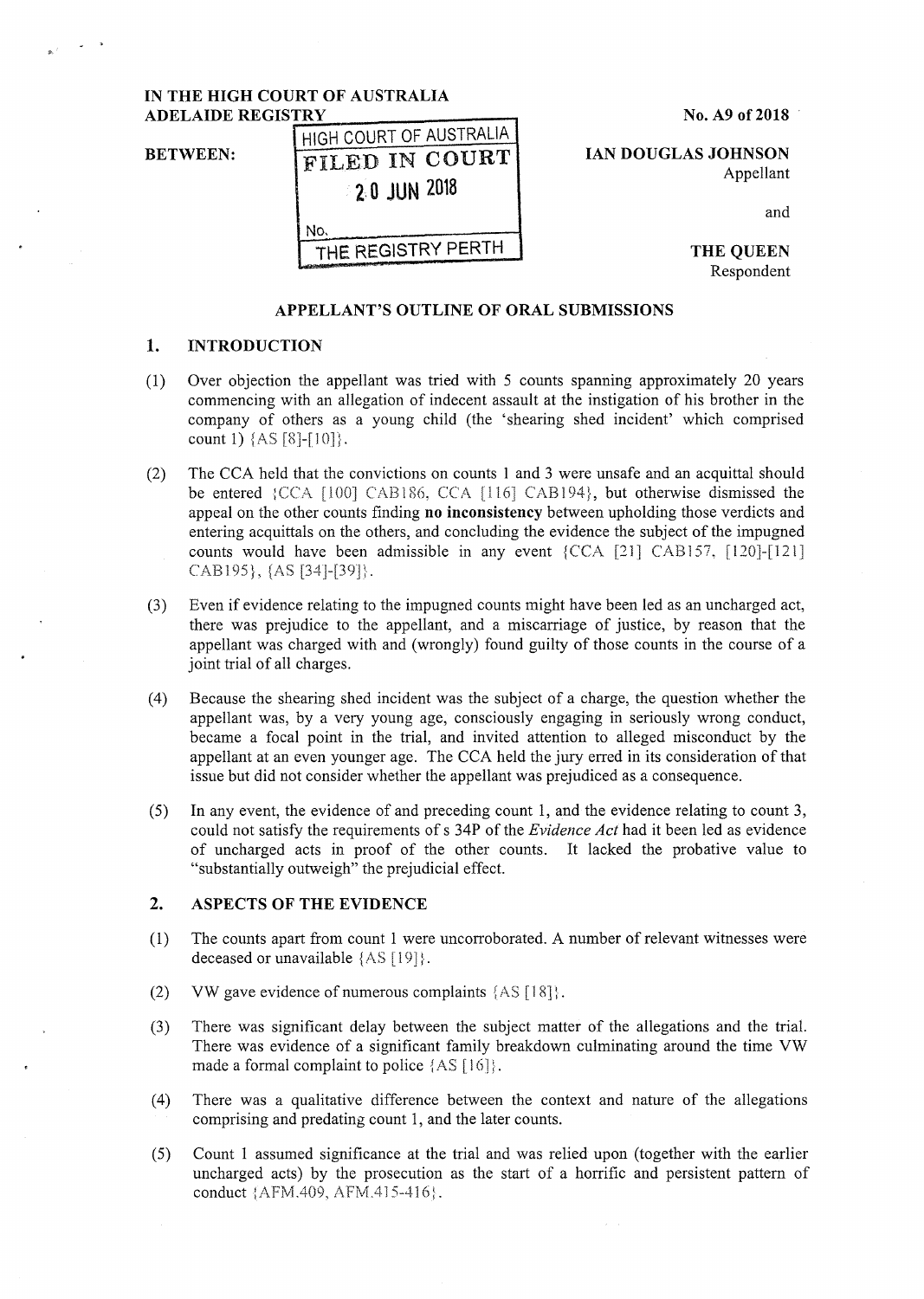### **3. MISCARRIAGE OF JUSTICE**  $[AS [40] - [55]$ , Reply  $[4] - [14]$

- (1) The concept of a miscarriage of justice (s 353(1) CLCA) is broad and includes where there is some feature of the case raising a substantial possibility that, either in the conclusion itself, or in the manner in which it has been reached, the jury may have been mistaken or misled: *Davies & Cody v The King* (1937) 57 CLR 170 at 180, {AS [41]-[45], Reply [7]}.
- (2) It is not necessary to identify an error of law by the trial judge. The test is backwardlooking, particularly in the context of a trial of multiple counts: *R v Demirok* [1976] VR 244, *R v Collie* (1991) 56 SASR 301, {AS [44], Reply [7]}.
- (3) The appellant faced a trial on charges in respect of which the evidence was not sufficient to sustain a conviction, and in respect of which the jury erred in their consideration of the evidence.
- (4) Further, in respect of count 1, the jury had to confront what was in truth a false, but prejudicial issue, namely, whether the appellant as a young child knew it was seriously wrong to engage in sexual conduct with his younger sister but did so nevertheless. In their deliberations on count 1 the jury necessarily rejected the appellant's credibility and made a damning assessment of his character, in circumstances where the prosecution case was that this was the start of a persistent pattern.
- (5) It is unrealistic to think that in being called upon to decide guilt on count 1, and erring in their assessment of the appellant's moral culpability in respect thereof, there was not a risk that the whole complexion of the trial was affected.
- (6) This was plainly not a case where the evidence on the other counts was overwhelming or where the jury would have approached proof of each count as an entirely discrete exercise, cf. *Bounds v The Queen* (2006) 226 ALR 190, {AS [55]}.
- **4. CROSS-ADMISSIBILITY** {AS [56]-[73], Reply [16]-[19]}

#### **Count 1**

- (1) The evidence of acts prior to count 1 led to rebut the presumption of *doli incapax* lacked an independent relevance to counts 2, 4 and 5,  $\{AS [57], CCA [33] CAB163\}.$
- (2) In so far as the CCA considered count 1 was relevant as demonstrating "sexual attraction", this would have engaged, but could not have satisfied, the requirement in s  $34P(2)(b)$  of "strong probative value". The conduct of a young child in the company of others acting at the instigation of another is incapable of demonstrating a sexual interest relevant to the commission of offences many years later, {AS [62]-[64]}.
- (3) In so far as the CCA considered count 1 may have been relevant as demonstrating "relationship", the actual content of that concept in the circumstances of the case was not identified and:
	- (a) there was no analysis of the capacity of the evidence to contribute to the proof of each of counts 2, 4 and 5 (cf. *Hughes v R* (2017) 344 ALR 187 at [41], [216]), {AS  $[65]-[70]$ ;
	- (b) there was no actual consideration of whether any permissible use substantially outweighed any prejudicial effect (s  $34P(2)(a)$ ), nor any consideration of s  $34P(3)$ (cf. *Sokolowskyj v R* (2014) 239 A Crim R 528 at [53]), {AS [69]. [71 ]. Reply [ 17]}.
- (4) This was not a case where evidence relating to and preceding count 1 cast any significant light, or had the capacity to support the complainant's credibility, with respect to the circumstances of counts 2, 4 or 5, {AS [70], Reply [i 8]}.